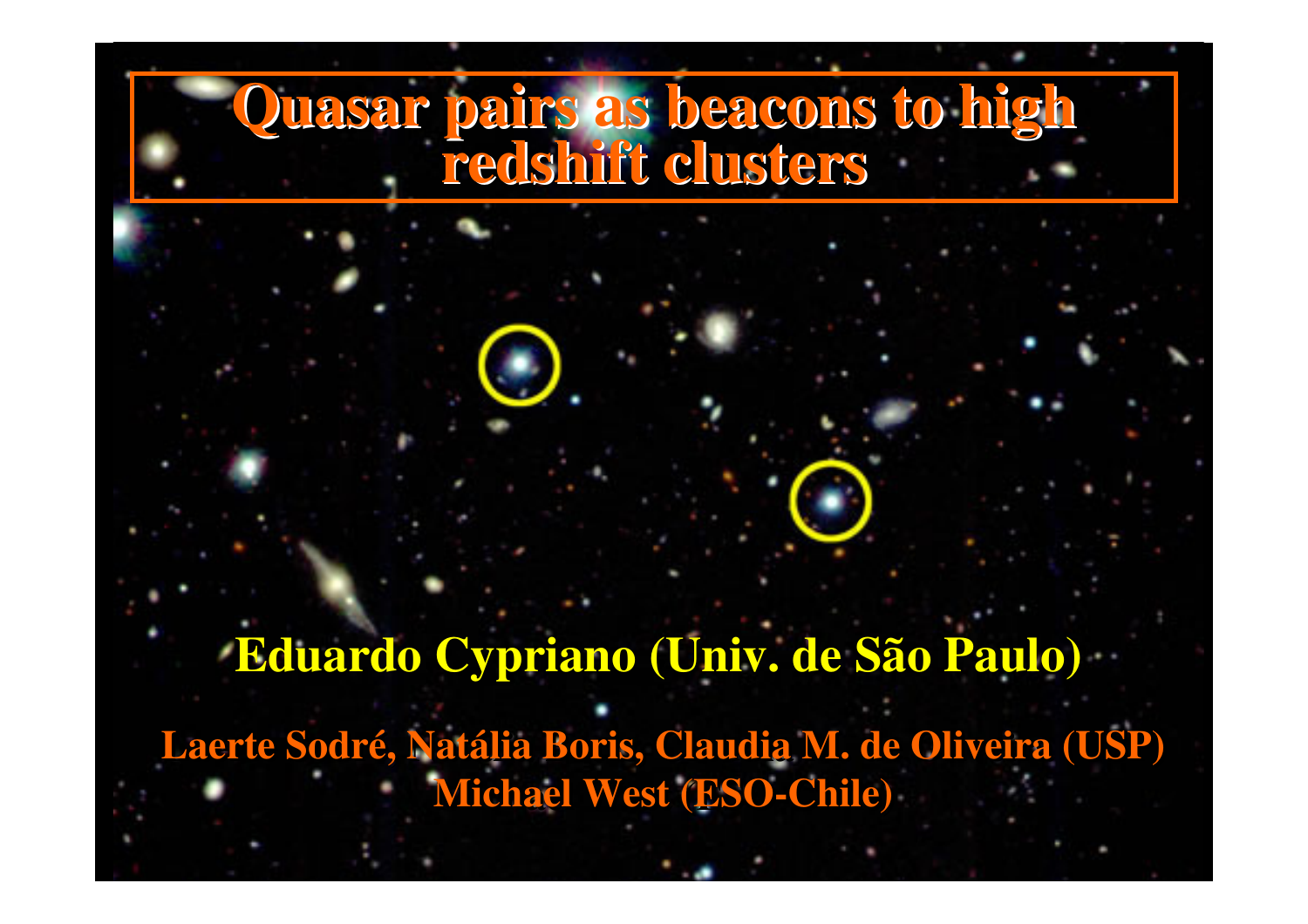#### Motivation

Relevance of the detection of clusters at high redshifts:Cosmology: <sup>ω</sup>, power spectrum amp, dark matter, etc.  $\blacktriangleright$  Cluster physics: evolution of the scale relations Environ. effects: galaxy formation and evolution

Most cluster detection methods (e.g. X-rays, optical/NIR, lensing) struggle at very high redshifts $(z>1.5)$ 



The use of quasar associations (pairs, triplets or +) can be a powerful tool to indicate the presence of clusters in those redshifts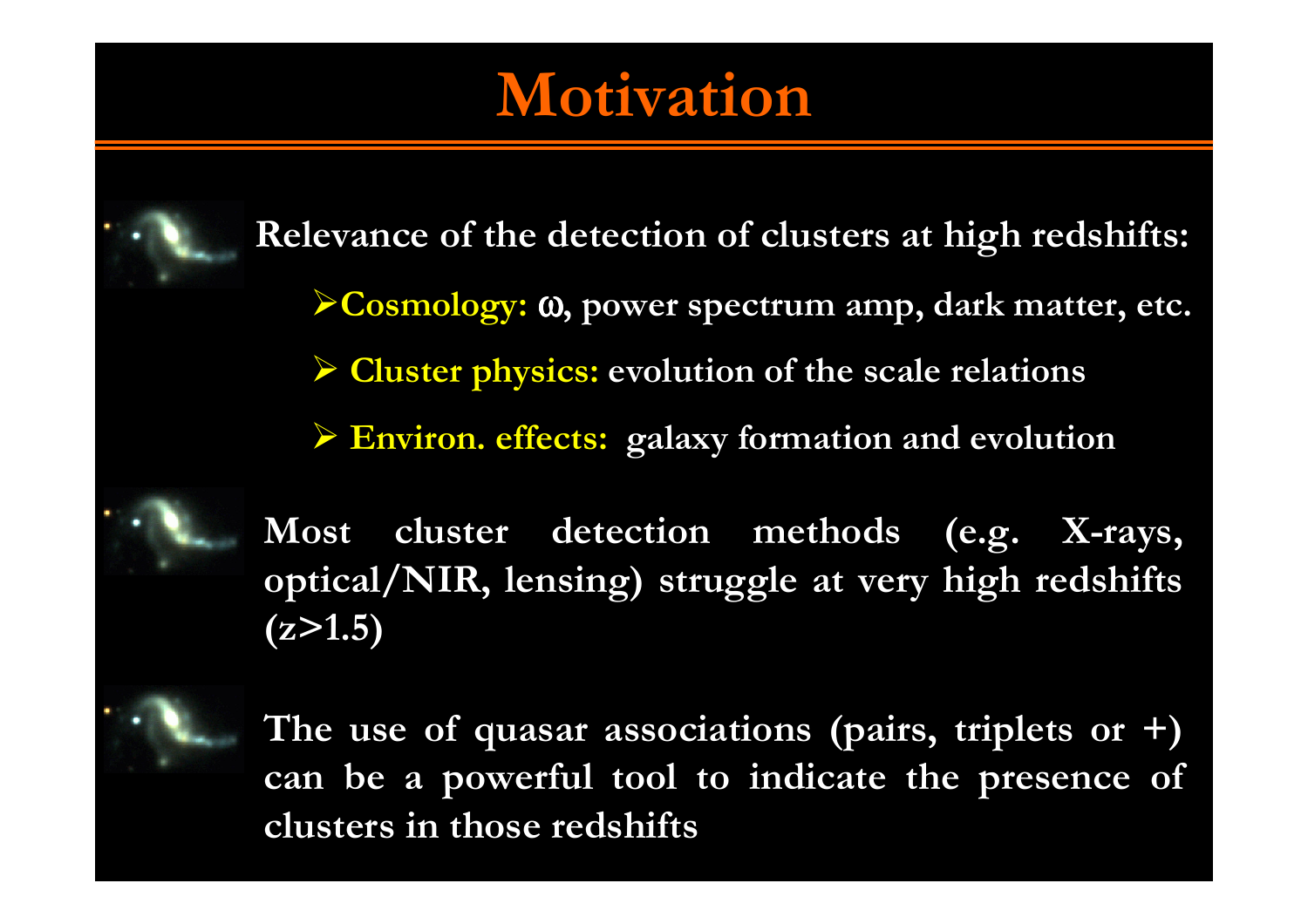#### Method: quasar associations



Quasars are rare objects whose activity seems to be triggered by galaxy interactions <sup>→</sup>

A physically close pair (or triplet or  $+$ ) of quasars is likely be related with a galaxy overdensity



Concept proof: Study of 4 fields with quasar pairs Boris et al. (2007)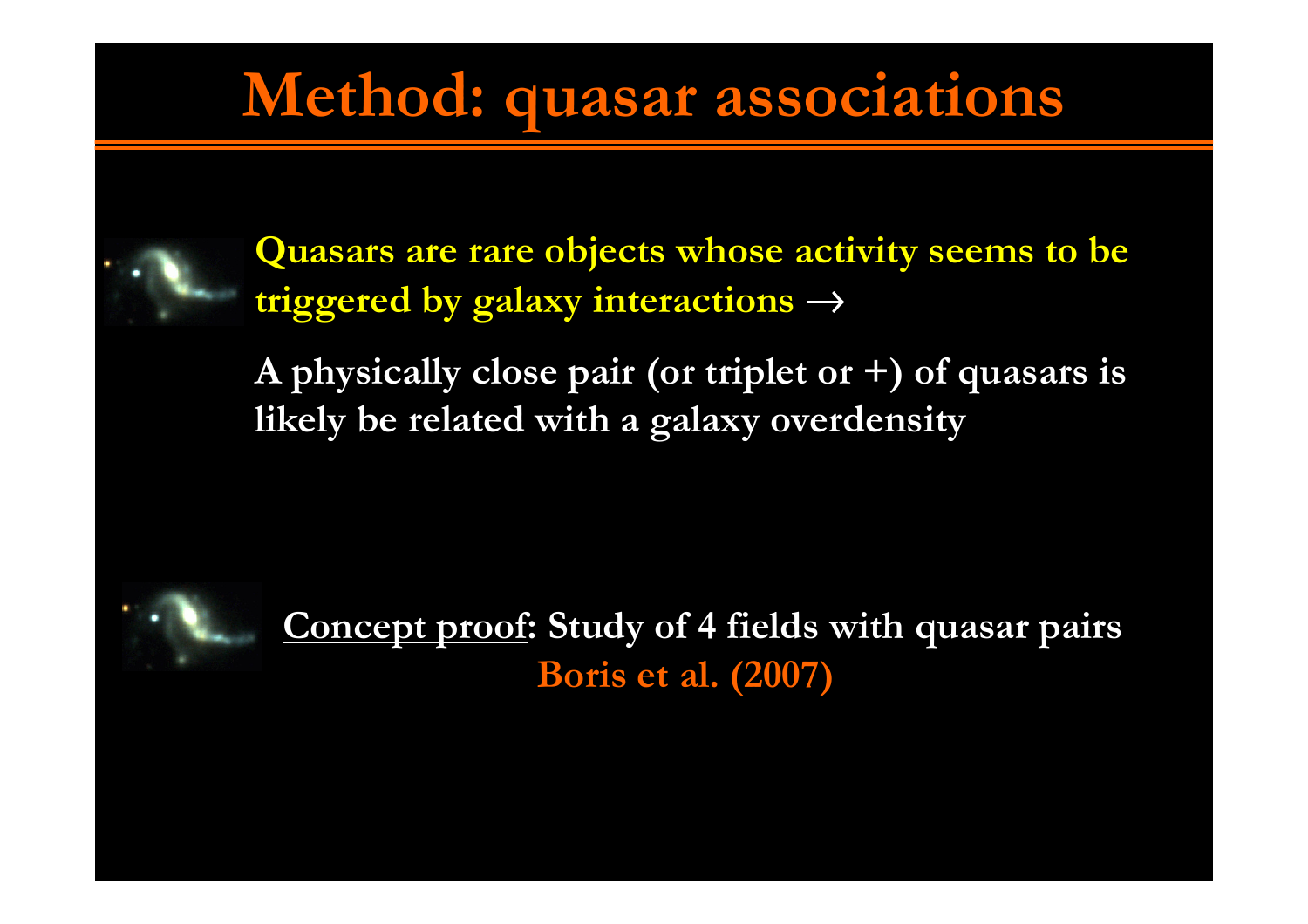## Sample



Catalog: Véron-Cetty & Véron (2001)

Association criteria:  $\Delta z < 0.01$ 

 $15" < \Delta\theta < 300"$ 



Redshift range:  $0.9 < z < 1.0$ 

| Quasar Names     | $\alpha$<br>(J2000) | δ<br>(J2000) | z     | $\Delta\theta$<br>(arcsec) | Quasar Pair Name |
|------------------|---------------------|--------------|-------|----------------------------|------------------|
| $J131046+0006^a$ | 13 10 46.2          | 00 06 33     | 0.925 | 177                        | QP 1310+0007     |
|                  | 13 10 55.9          | 00 08 14     | 0.933 | $\cdots$                   | $\cdots$         |
|                  | 13 54 57.2          | $-003406$    | 0.932 | 252                        | QP 1355-0032     |
|                  | 13 55 04.7          | $-003020$    | 0.934 | $\cdots$                   | $\cdots$         |
|                  | 01 10 13.2          | $-02$ 19 53  | 0.958 | 77                         | QP 0110-0219     |
|                  | 01 10 16.3          | $-02$ 18 51  | 0.956 | $\sim$ $\sim$ $\sim$       | $\cdots$         |
|                  | 01 14 41.8          | $-313925$    | 0.974 | 144                        | OP 0114-3140     |
|                  | 01 14 46.4          | $-31$ 41 31  | 0.968 | $\cdots$                   | $\cdots$         |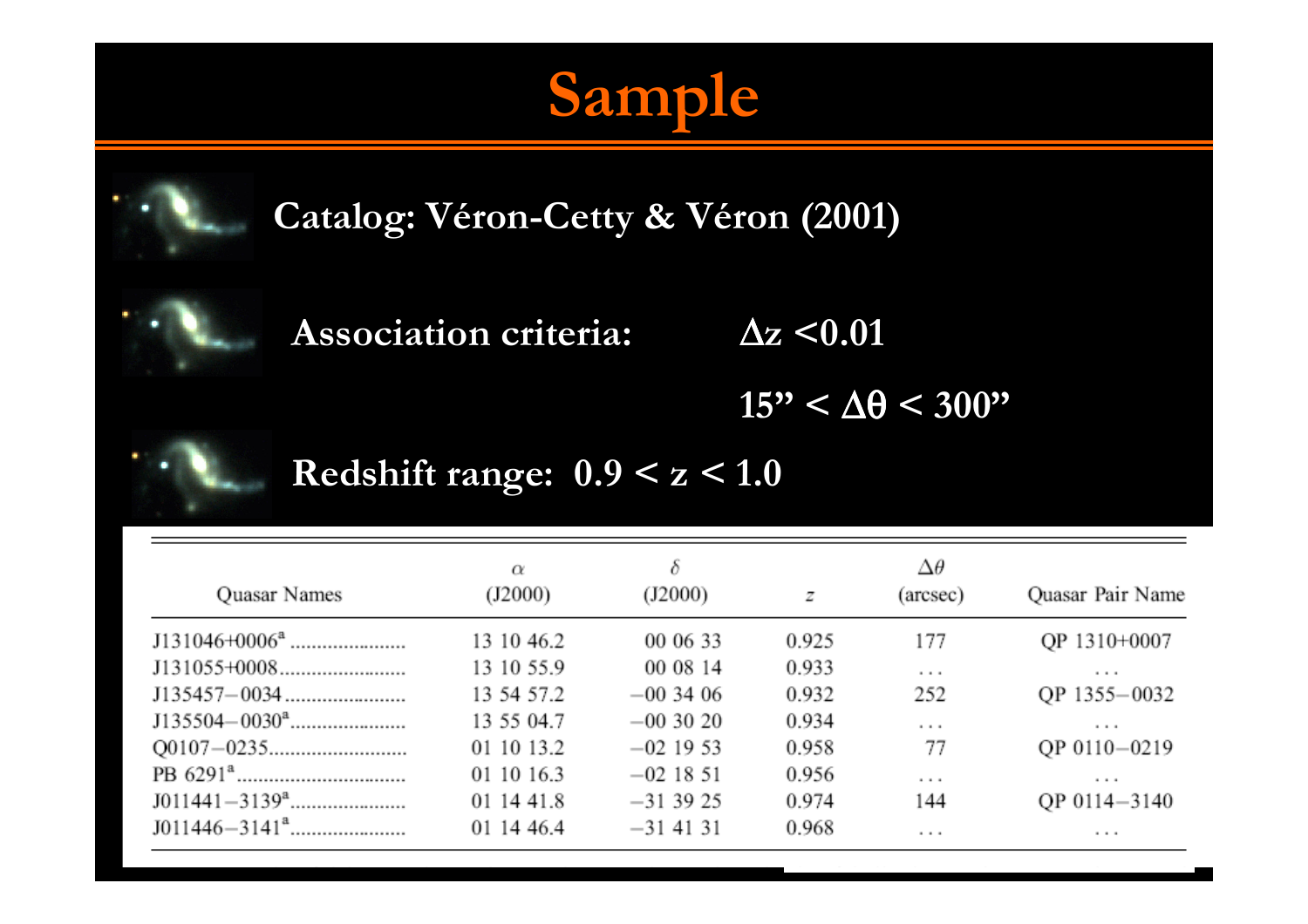## Observations: imaging



#### GMOS North and South: g', r', i', z'

(exp:  $\sim$  50, 20, 45, 55 min. respectively)

|                                                              |                                              |                                                                                | $t_{\rm exp}$ (s)                                                            |                                                                               |                                                                              |  |  |
|--------------------------------------------------------------|----------------------------------------------|--------------------------------------------------------------------------------|------------------------------------------------------------------------------|-------------------------------------------------------------------------------|------------------------------------------------------------------------------|--|--|
| Pair                                                         | TELESCOPE                                    | q'                                                                             |                                                                              |                                                                               |                                                                              |  |  |
| QP 1310+0007<br>QP 1355-0032<br>QP 0110-0219<br>QP 0114-3140 | Gemini N<br>Gemini N<br>Gemini N<br>Gemini S | $9 \times 300.0$<br>$13 \times 300.0$<br>$10 \times 300.0$<br>$7 \times 300.5$ | $6 \times 200.0$<br>$6 \times 200.0$<br>$6 \times 200.0$<br>$6 \times 200.5$ | $11 \times 350.0$<br>$6 \times 350.0$<br>$8 \times 350.0$<br>$7 \times 350.5$ | $8 \times 450.0$<br>$7 \times 450.0$<br>$8 \times 410.0$<br>$7 \times 410.5$ |  |  |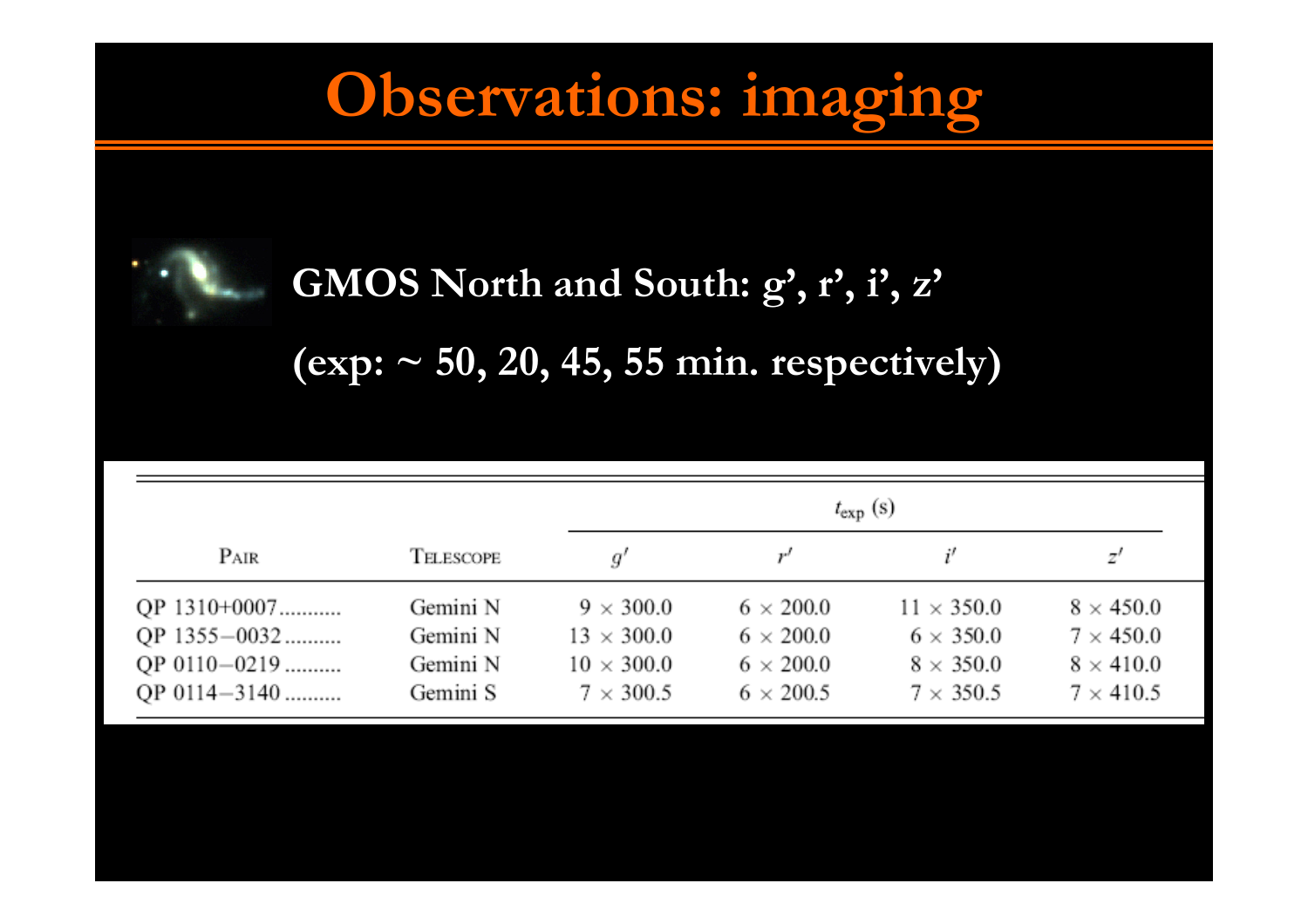#### Photometric redshifts

#### Method LRW: Locally Weighted Regression

# Santos, Sodré et al. (in prep.)<br>  $z(x) = a_0 + a^T \cdot x = a_0 + \sum_{i=1}^n a_i x_i$

$$
\chi^2 = \sum_{j=1}^N \omega_j^2 (y_j - a_0 - \boldsymbol{a}^T \boldsymbol{\cdot} \boldsymbol{x}_j)^2
$$

$$
\omega_j = \exp\left[\frac{-d^2(\mathbf{x}, \mathbf{x}_j)}{2K^2}\right]
$$



HHDFN (Capak et al. 04) data were used optimize the parameters: 2/3 of the sample used for training and 1/3 for validation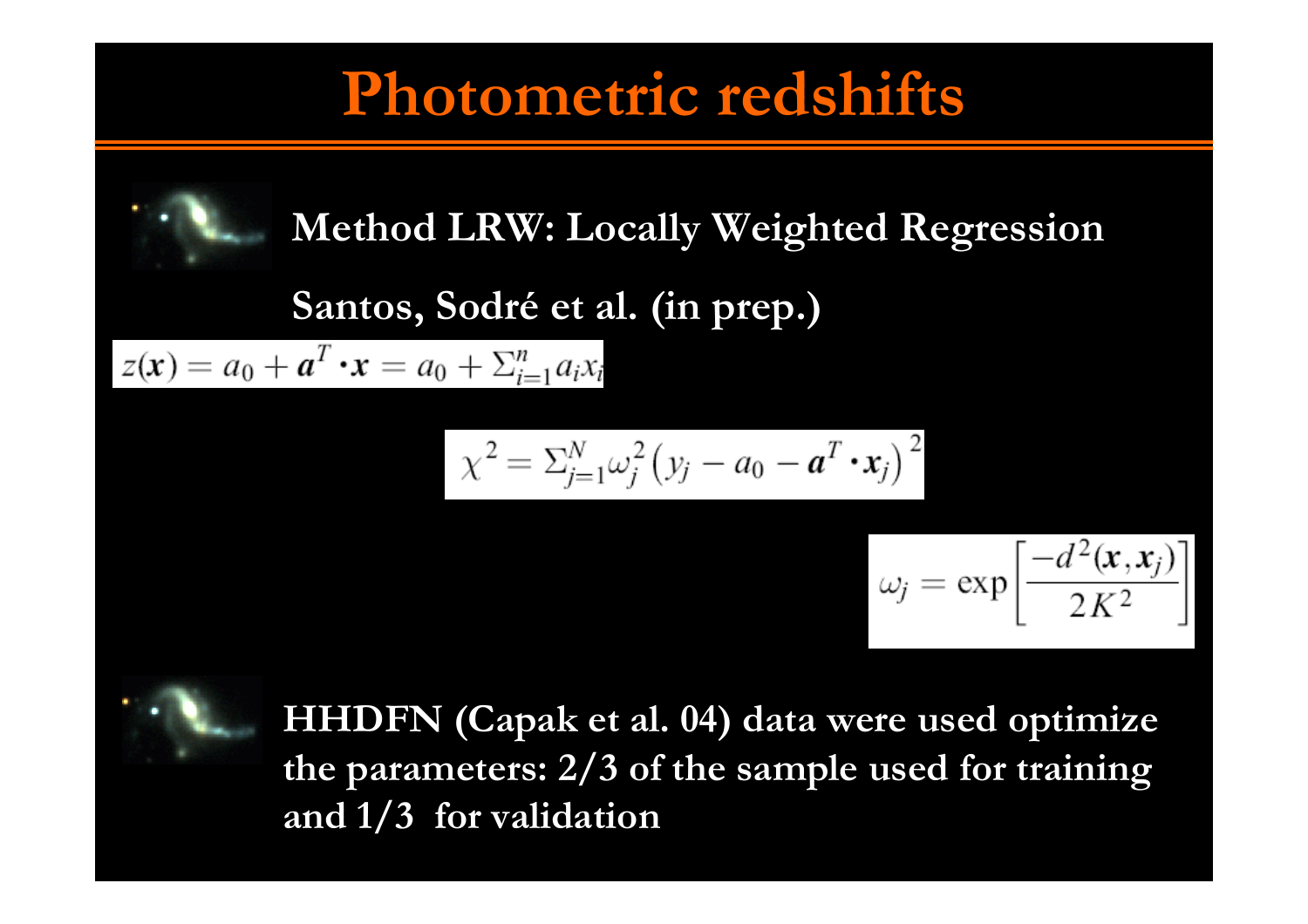#### Photometric redshifts

 $z' < 22$ 

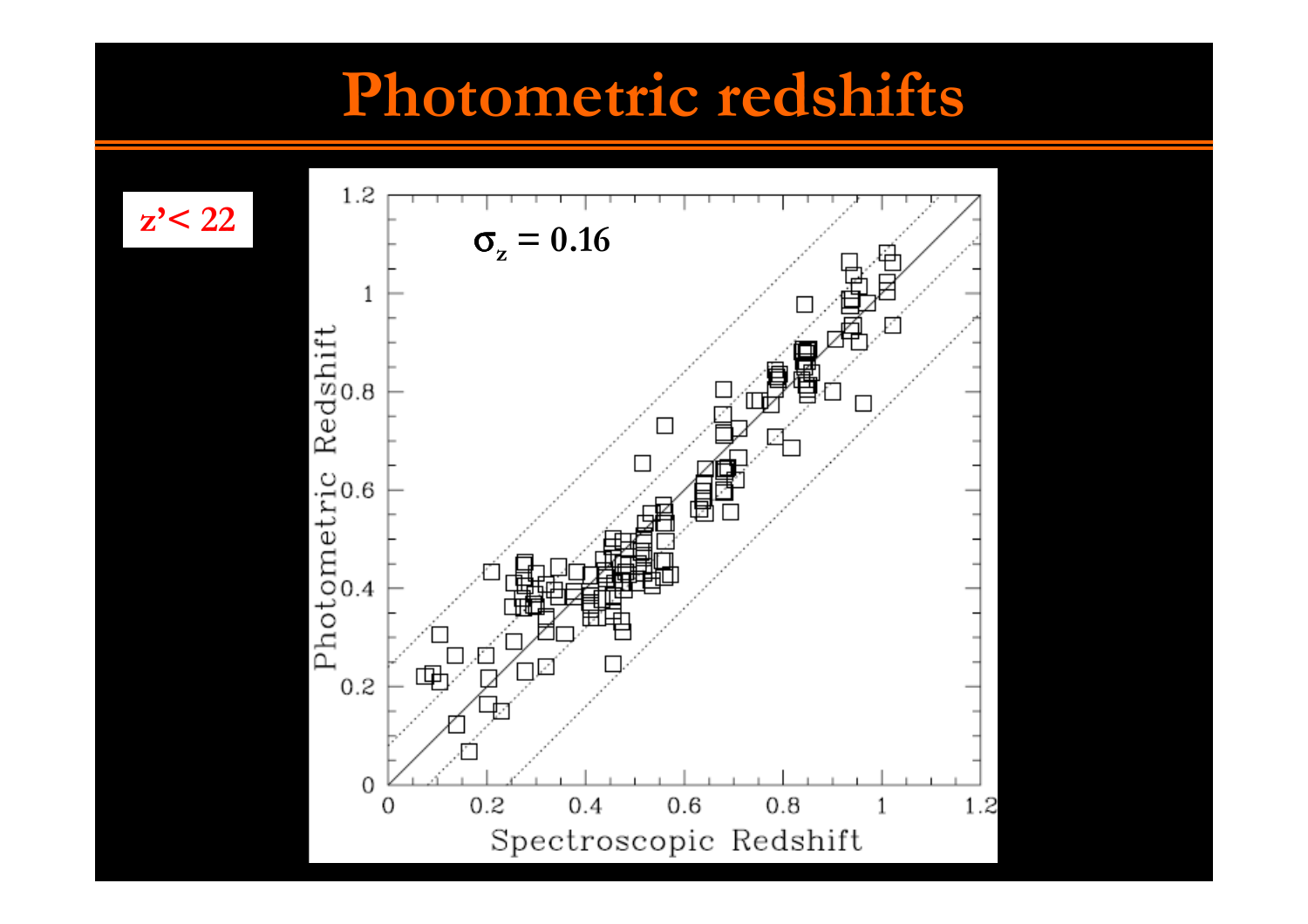#### Photo-z distribution

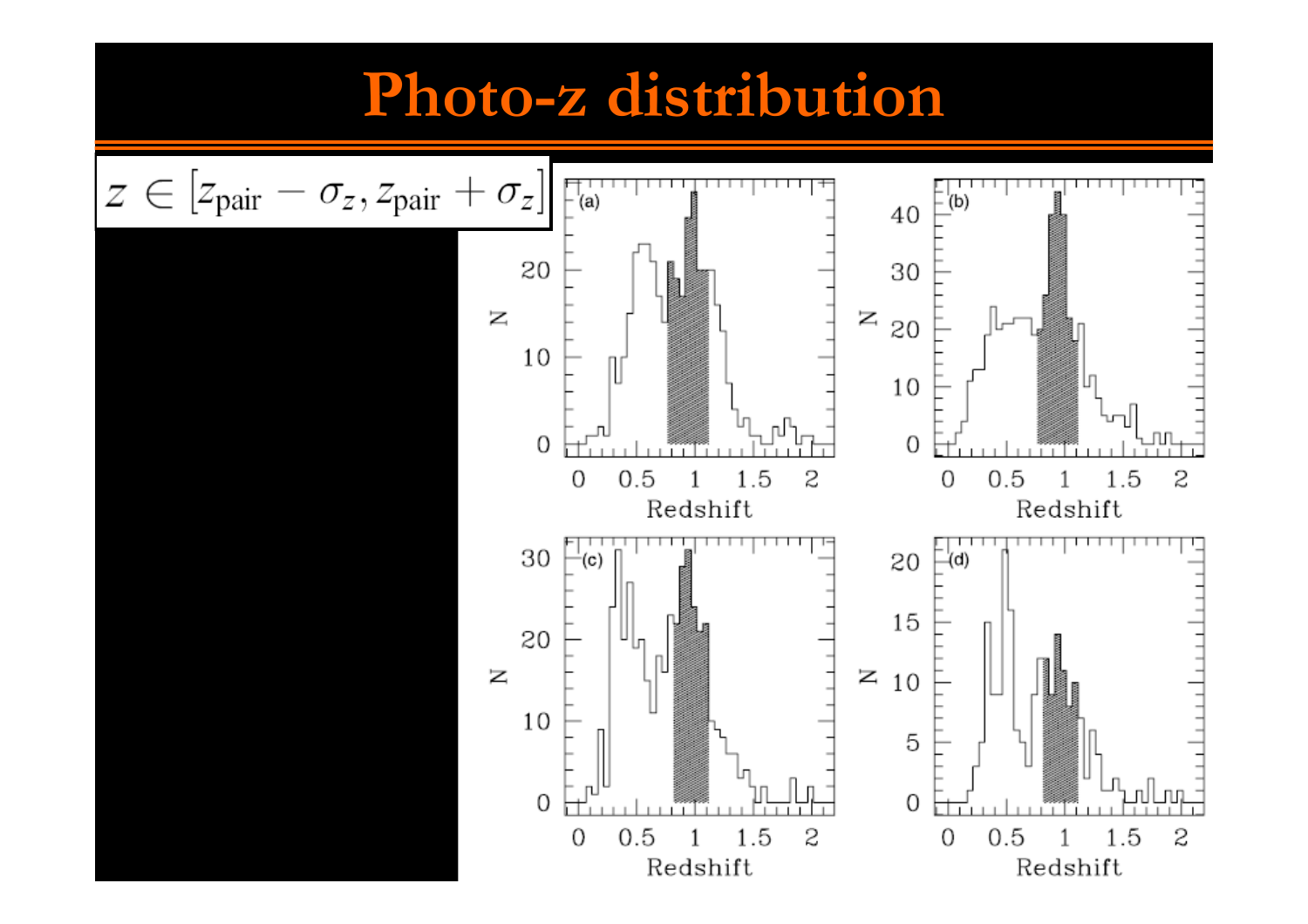## Tests

| $z \in [z_{\text{pair}} - \sigma_z, z_{\text{pair}} + \sigma_z]$ |                                                                          |                                                 |                                  |                                  |                                                                  |                                                               |  |  |
|------------------------------------------------------------------|--------------------------------------------------------------------------|-------------------------------------------------|----------------------------------|----------------------------------|------------------------------------------------------------------|---------------------------------------------------------------|--|--|
| <b>Overdensity:</b>                                              |                                                                          | $n_{\text{pair}} - n_{\text{H}}$<br>$n_{\rm H}$ |                                  |                                  | <b>Density over the</b><br>field (HHDFN)                         |                                                               |  |  |
| <b>Clustering:</b>                                               |                                                                          | $=\frac{N(\Delta\theta>\Delta\theta_f)}{N}$     |                                  |                                  | <b>Average distance</b><br>between members<br>compared to random |                                                               |  |  |
| <b>Richness:</b>                                                 |                                                                          | $N(i' < i'_3 + 2)$                              |                                  |                                  | The Abell criteria                                               |                                                               |  |  |
| Pair                                                             | δ                                                                        | $\Delta\theta_{\rm median}$<br>(arcmin)         | $CL$ <sub>median</sub><br>$(\%)$ | $i'_2$                           | $N(i' < i'_{3} + 2)$                                             | $N^{\text{esc}}(i' < i'_3 + 2)$                               |  |  |
| QP 1310+0007<br>QP 1355-0032<br>QP 0110-0219<br>QP 0114-3140     | $0.58 \pm 0.14$<br>$1.59 \pm 0.19$<br>$0.70 \pm 0.14$<br>$0.86 \pm 0.23$ | 2.7<br>2.6<br>2.4<br>2.8                        | 67.0<br>98.5<br>100.0<br>0.5     | 20.35<br>21.06<br>21.29<br>20.63 | 6 (R < 0)<br>95 $(R = 2)$<br>$35 (R = 0)$<br>34 $(R = 0)$        | 13 $(R < 0)$<br>203 $(R = 4)$<br>72 $(R = 1)$<br>95 $(R = 2)$ |  |  |

 $0.86\,\pm\,0.23$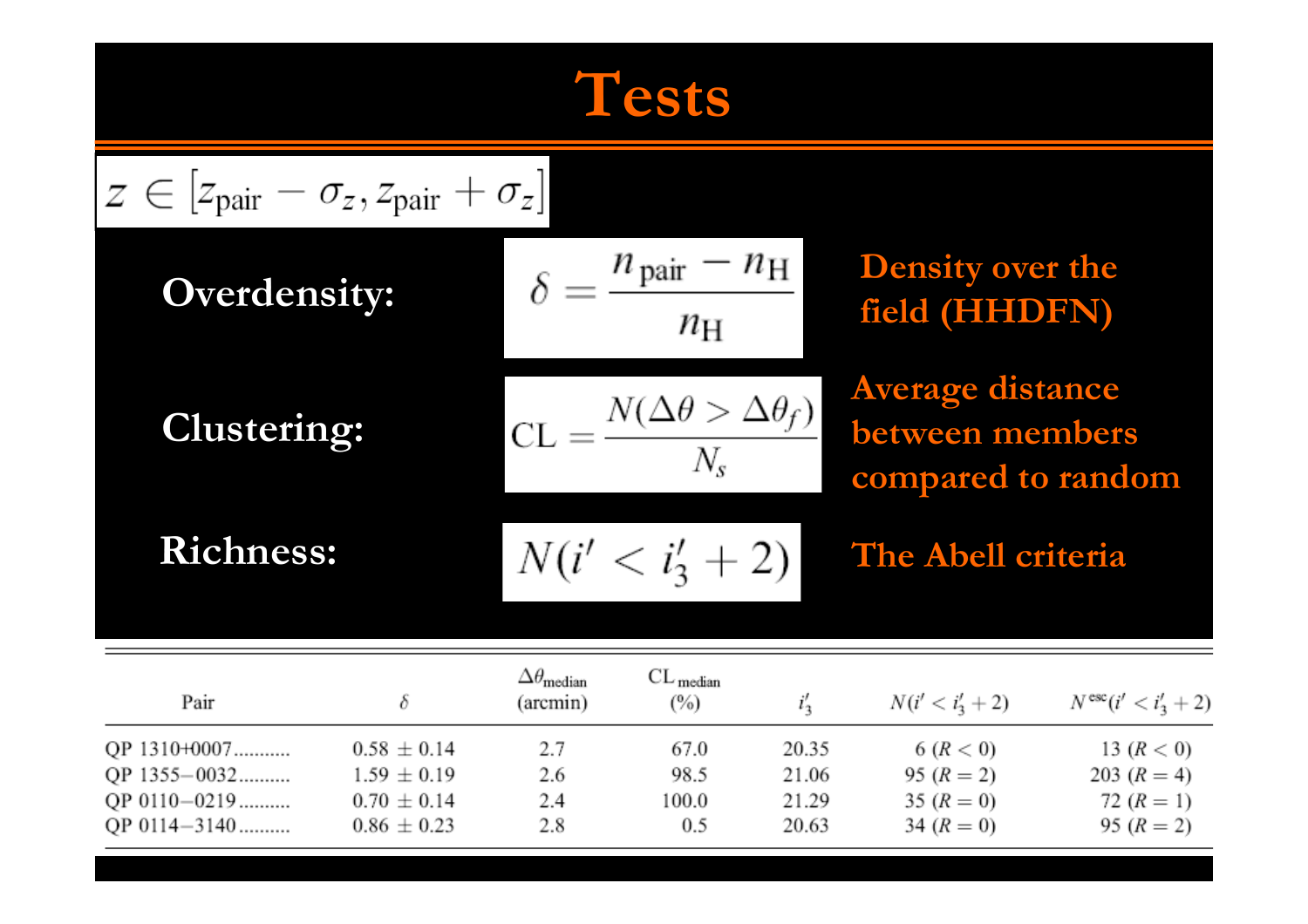#### **Tests**

## Presence of a red cluster sequence

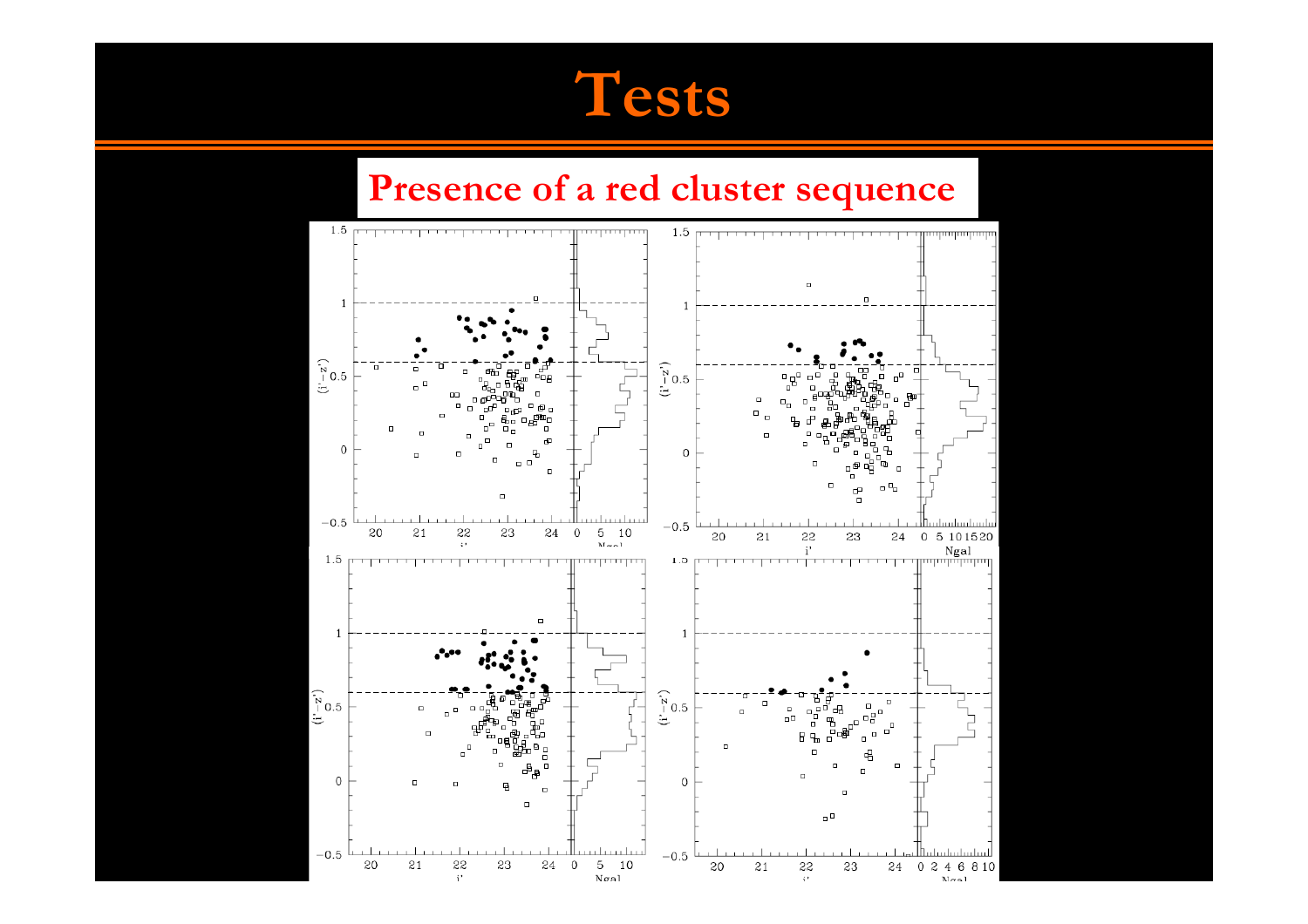#### Test results

| SUMMARY OF THE QUASAR PAIR PROPERTIES |    |      |              |      |               |                                          |
|---------------------------------------|----|------|--------------|------|---------------|------------------------------------------|
| Pair                                  |    | CL.  | $N_A$        |      | $RCM$ $C/F^a$ | X-Rays                                   |
| $\odot$ QP 1310+0007                  | ok | оk   | Х            | оk   | оk            | $\alpha = \alpha = \alpha$               |
| $\bigodot$ QP 1355-0032               | ok | ok   | ok           | Х    | Х             | $\mathbf{u} = \mathbf{u} + \mathbf{u}$ . |
| © QP 0110-0219                        | mk | tik. | $\mathbf{u}$ | na a | n di d        | nk                                       |
| ⊙ QP 0114-3140                        | ok | Х    | оk           |      |               | <b>A 4 8</b>                             |

<sup>a</sup> Cluster-like or filament-like distribution.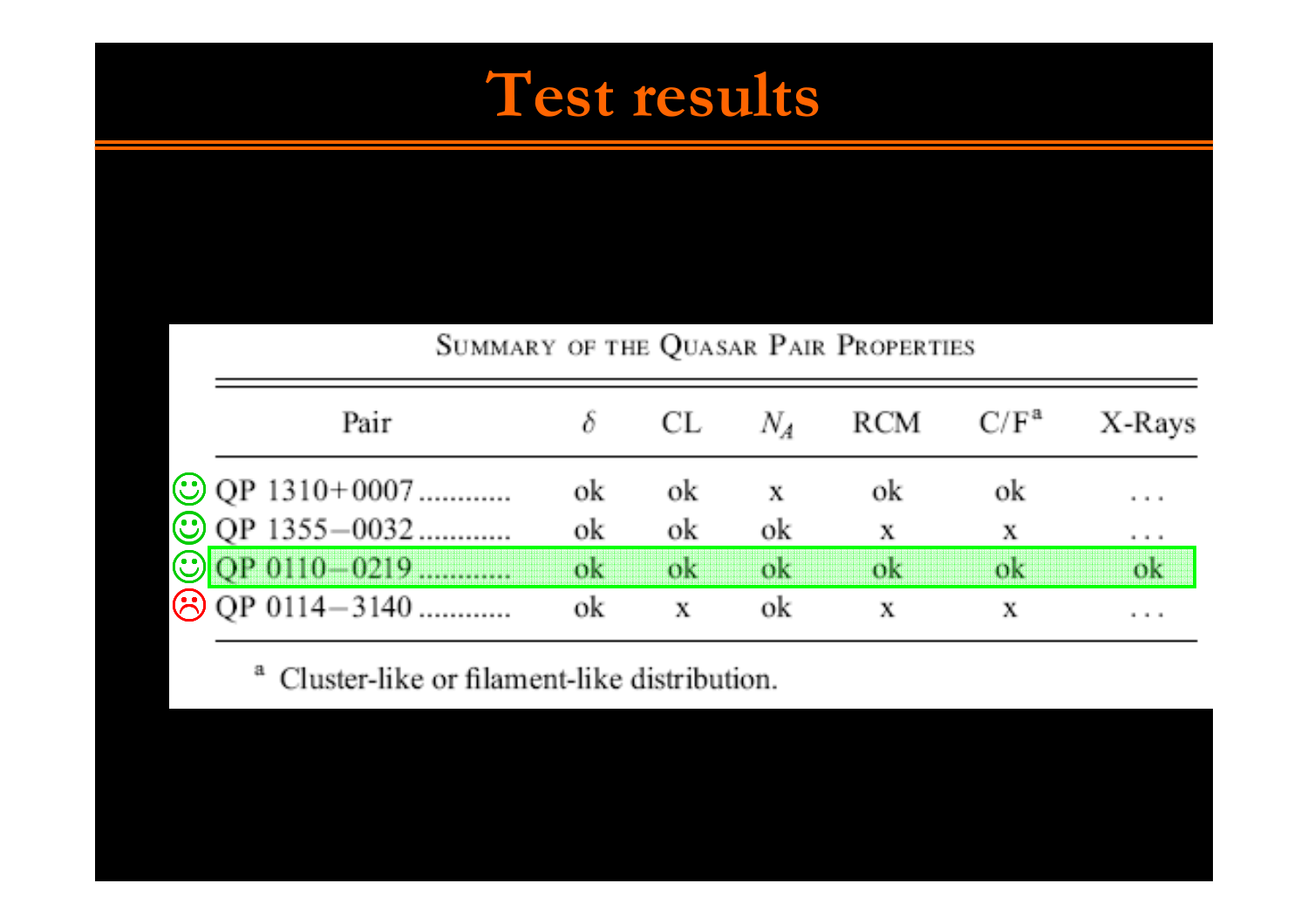## QP 0100-0219: Spectroscopy



#### GMOS @ Gemini North:

- R400+1.5"slits λ∈[~5500Å, ~9700Å]
- 2.4h on target (Nod & Shuffle technique)
- Targets selected by <sup>p</sup>hoto-z's
- $\triangleright$  One mask (32 slits)  $\rightarrow$  27 redshifts

#### Cypriano et al. in prep.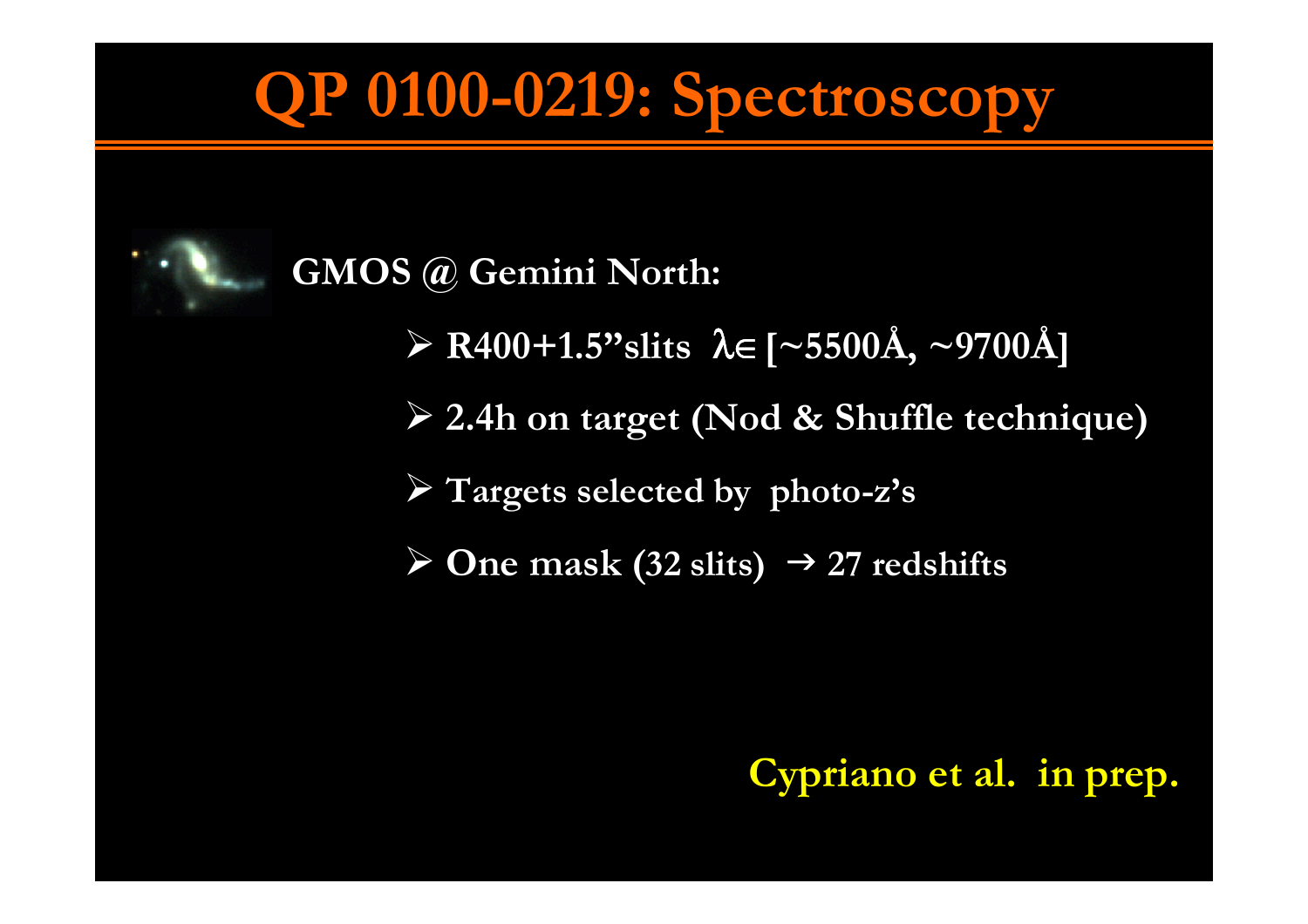## Spec. *versus* phot. redshits

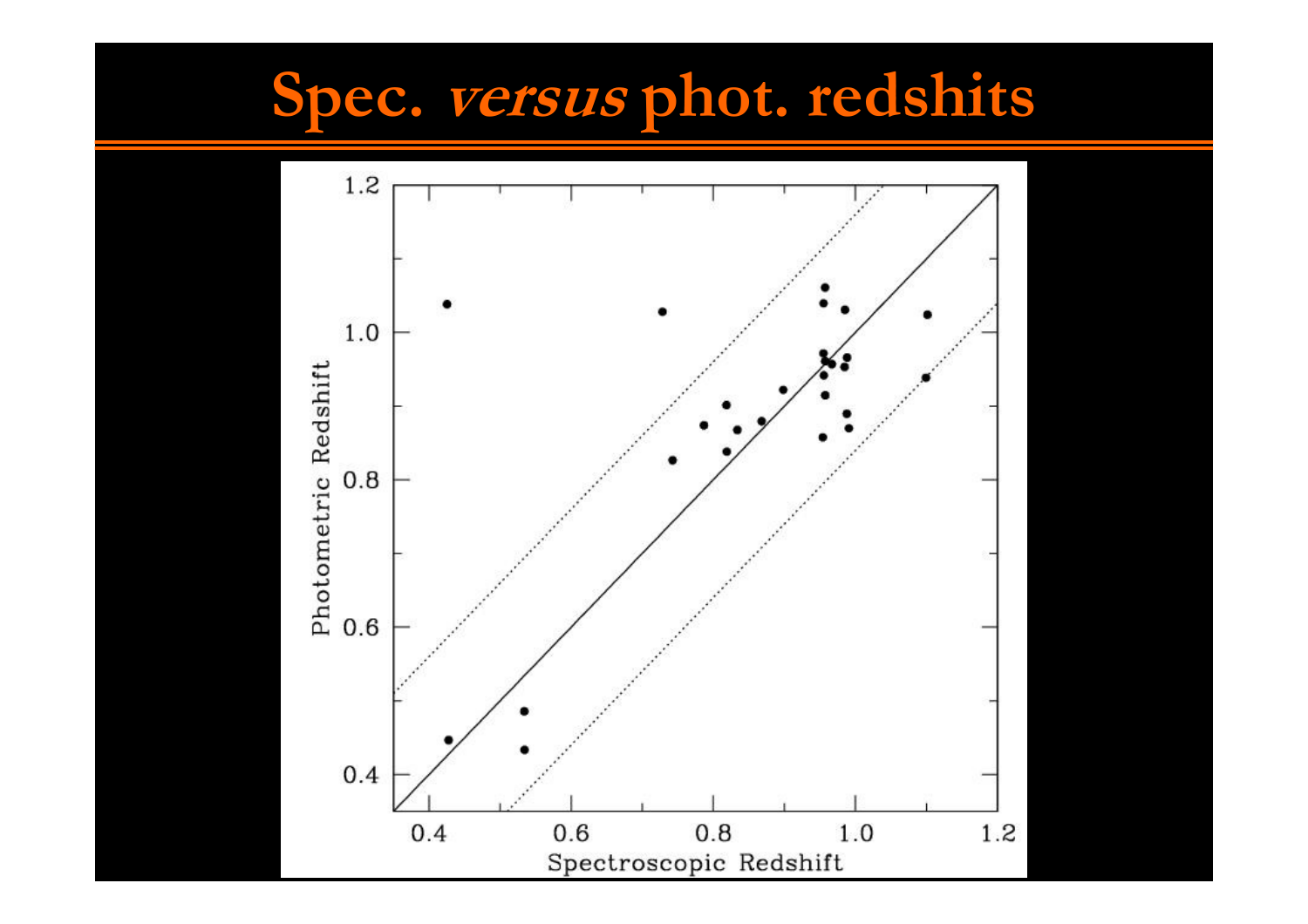#### Redshift distribution

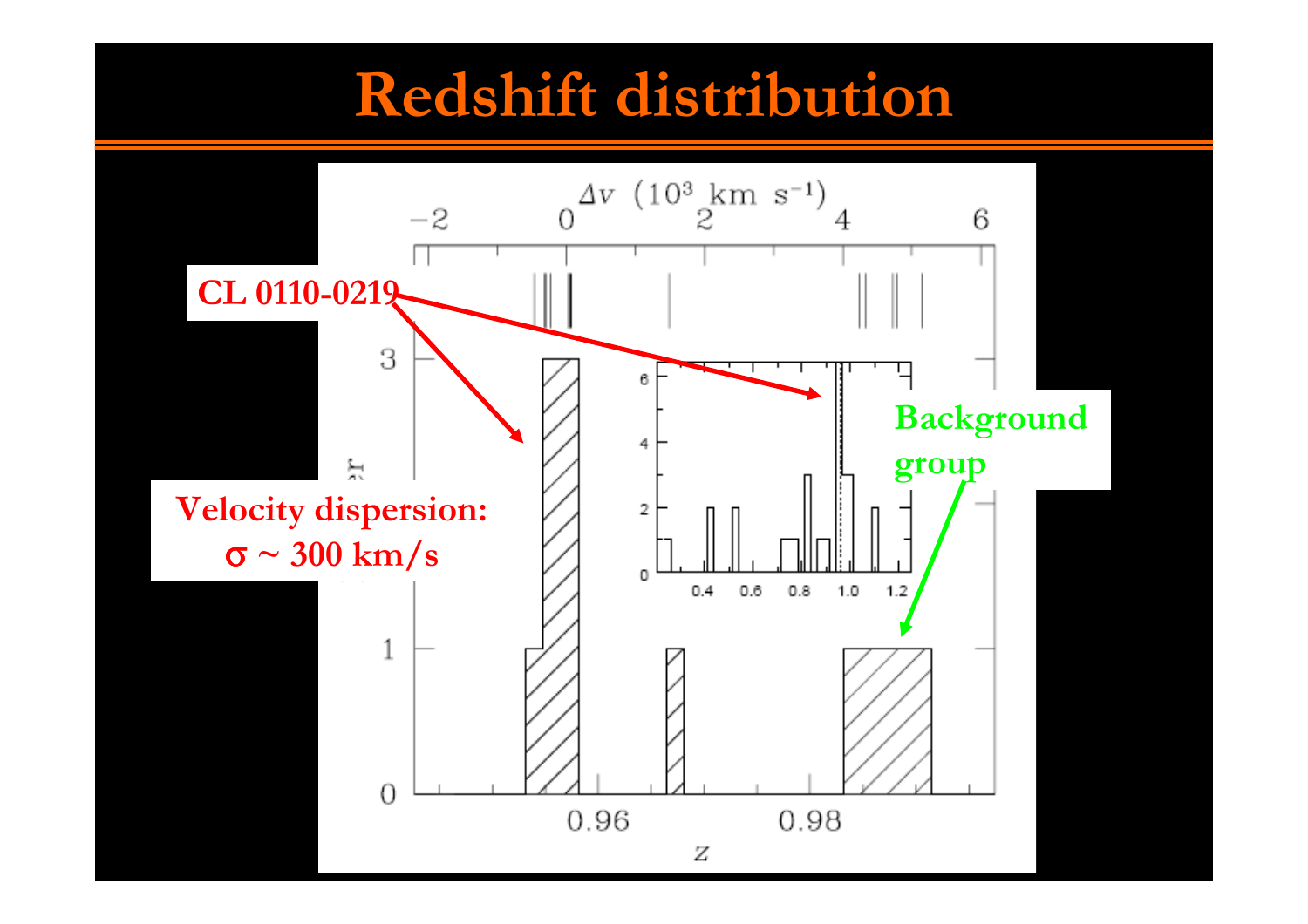## Color-magnitude diagram

 $\bigcirc$  CL 0110 - Back. group ✦ Line-of-sight

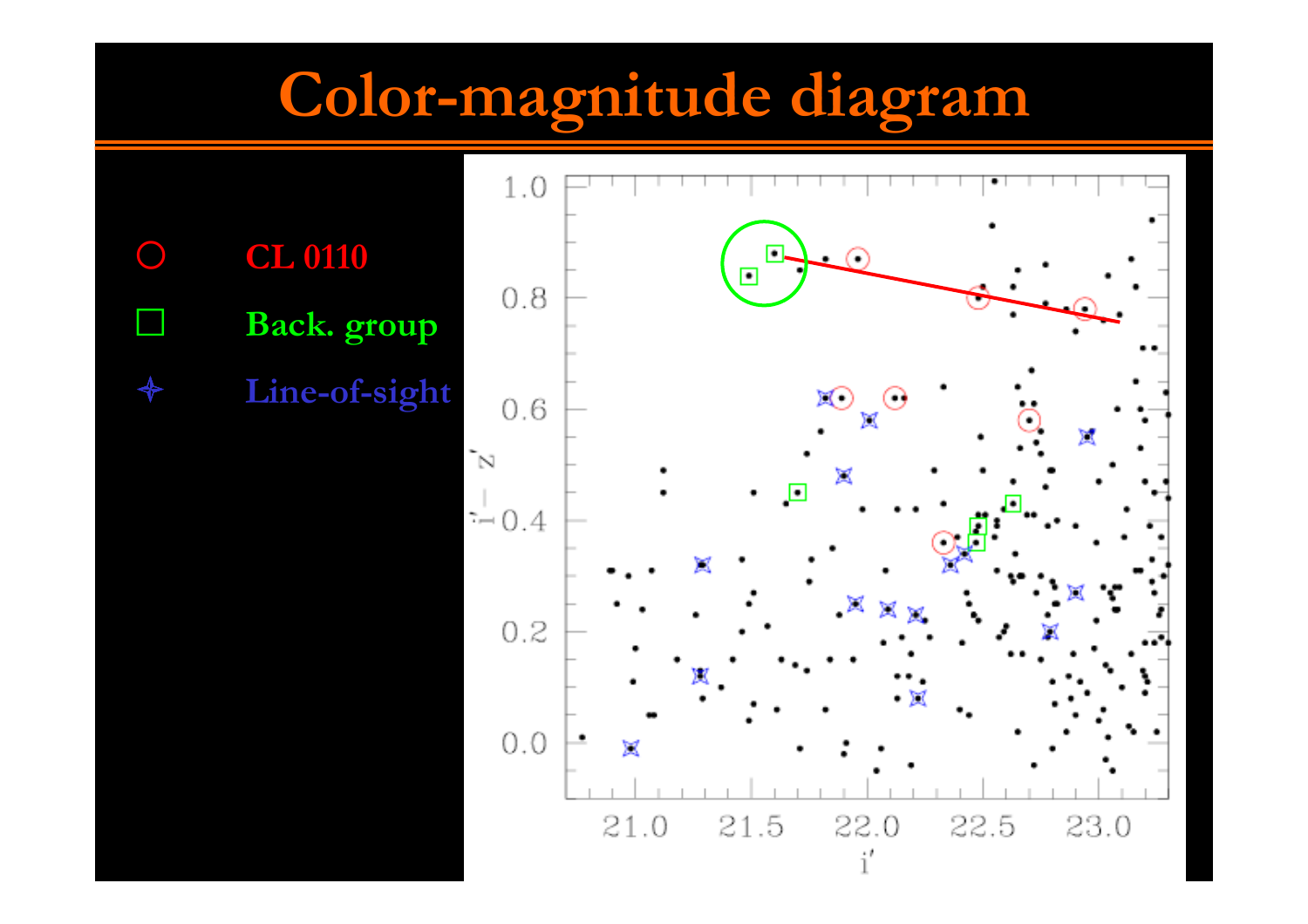## Galaxy populations

Passive

#### Star forming

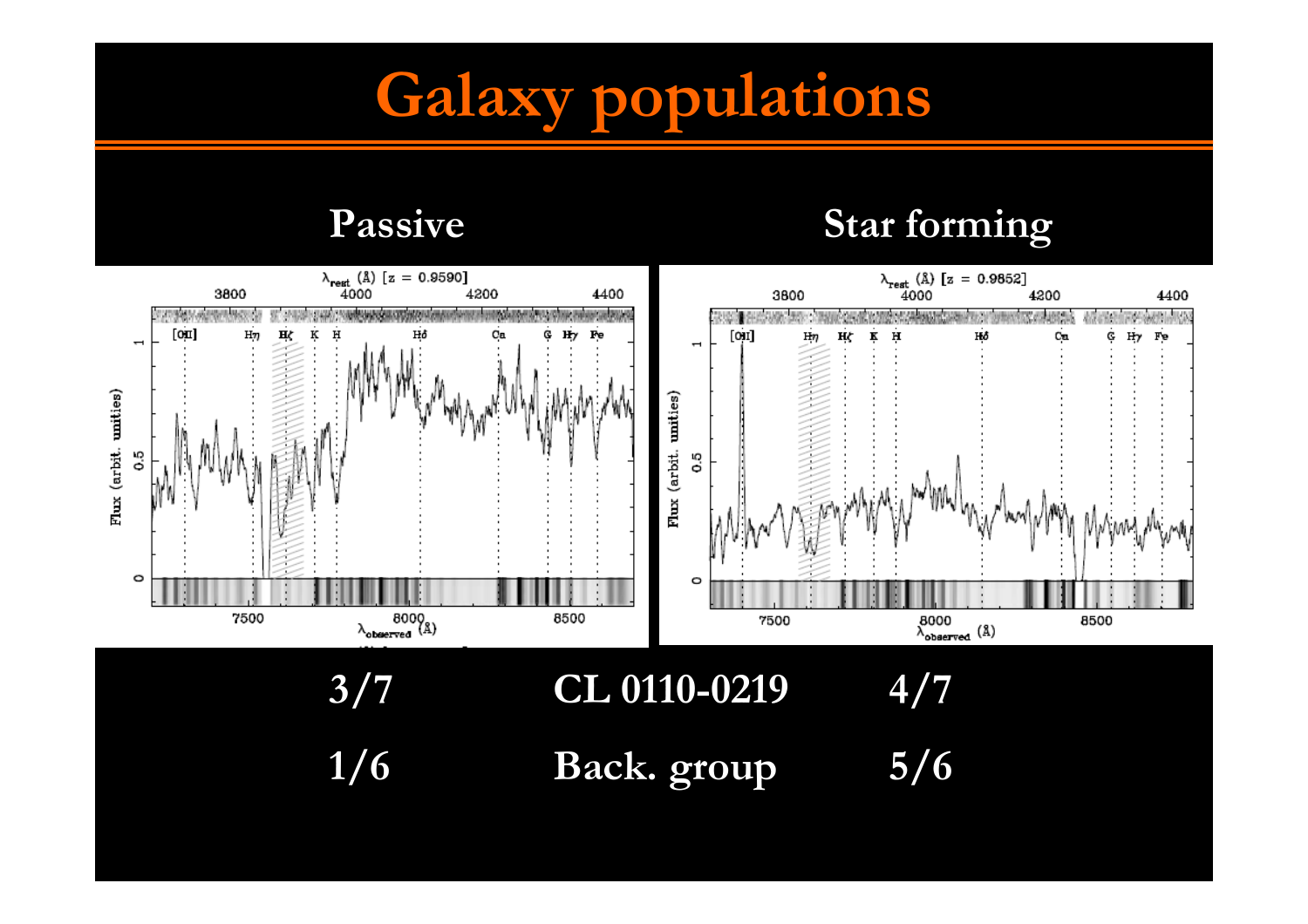#### **Discussion**



Quasar pairs at high z actually seems to belong to galaxy clusters or groups (3 out of 4; one spec. confirmation): Concept is viable

Similar results were obtained for quasar triplets (Soching et al. 2008 & Alonso et al. 2008): Most triplets at low and high z reside at the periphery of rich clusters



Low mass systems such as CL 0110 would probably be missed by most other cluster detection methods:

Good for extending the baselines of scaling relations



The downside: no complete samples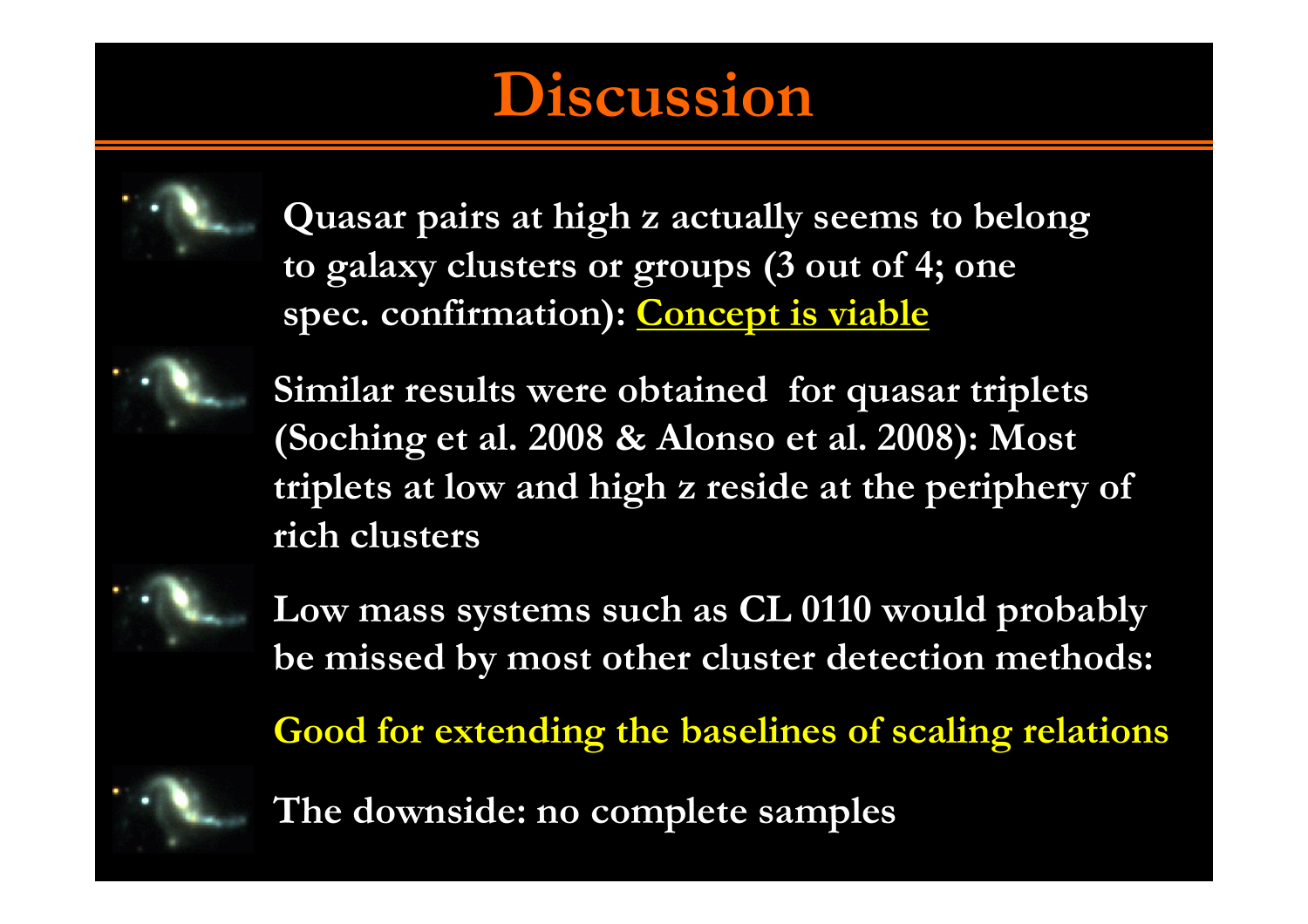#### Discussion



Probably the greater potential of this method is to detect clusters at redshifts greater than  $1.5 \rightarrow$ Near infrared instruments at large telescopes are needed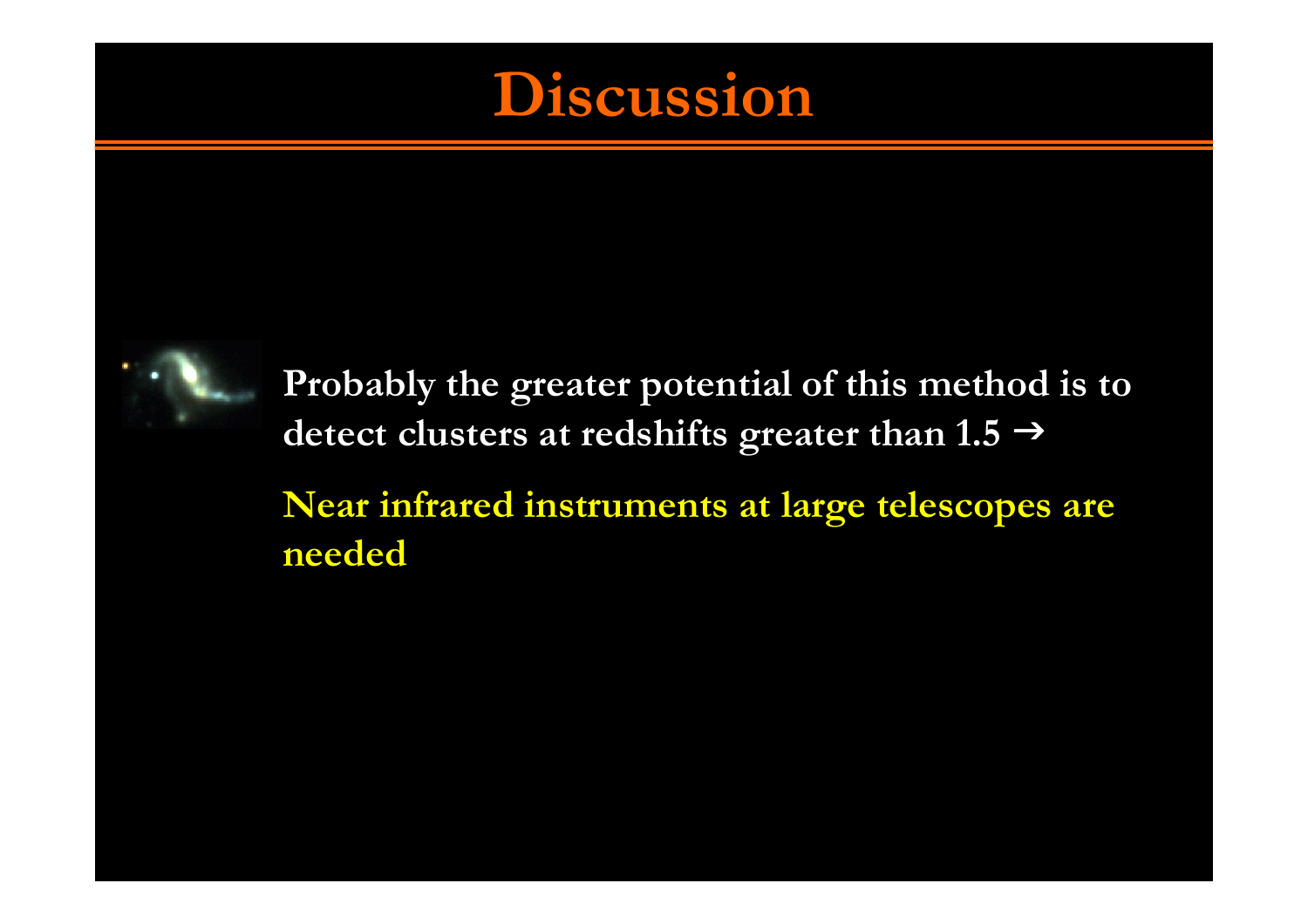Quasar quartet at  $z$ ~2 Ongoing observations with Hawk I @ VLT (P.I. Michael West)

#### $+$



2QZJ031321-3131